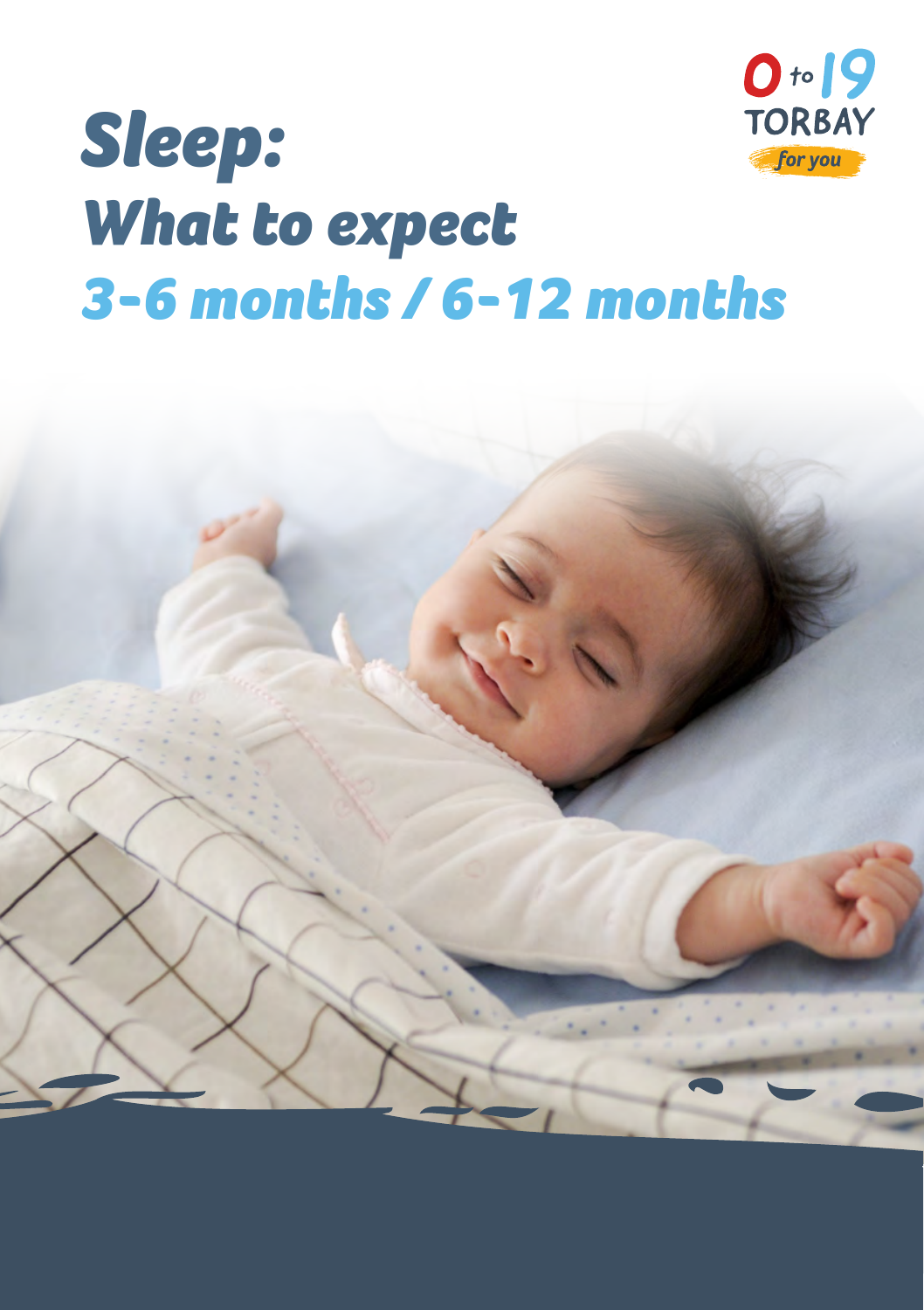All babies are different. Some will sleep for longer than others. It is normal for a baby to wake frequently in the night.

Typical sleep by age:

| <b>3-6 months:</b> 8-17 hours per day.                                 |
|------------------------------------------------------------------------|
| <b>6-9 months:</b> 14-15 hours per day,<br>including 1-3 daytime naps. |
| 9-12 months: 13-14 hours per day,<br>including at least 1 daytime nap. |

## *3-6 months*

- $\bigcirc$  Your baby at this age is developing at a fast rate. They may wake more frequently at night for a feed. This is often due to a growth spurt, which can last for a few days.
- $\odot$  Growth and development of your baby during this time can affect your baby's sleep pattern.
- $\odot$  Other things that can affect your baby's sleep include teething and illness.
- $\bigcirc$  By 5 months, a baby could be sleeping up to 8 hours.
- $\bigcirc$  To support your baby's sleep, it's important to try to reduce over-stimulation by having a soothing bedtime. Keep the bedroom dark and use a quiet, soothing voice. This will help your baby recognise the difference between night-time and daytime.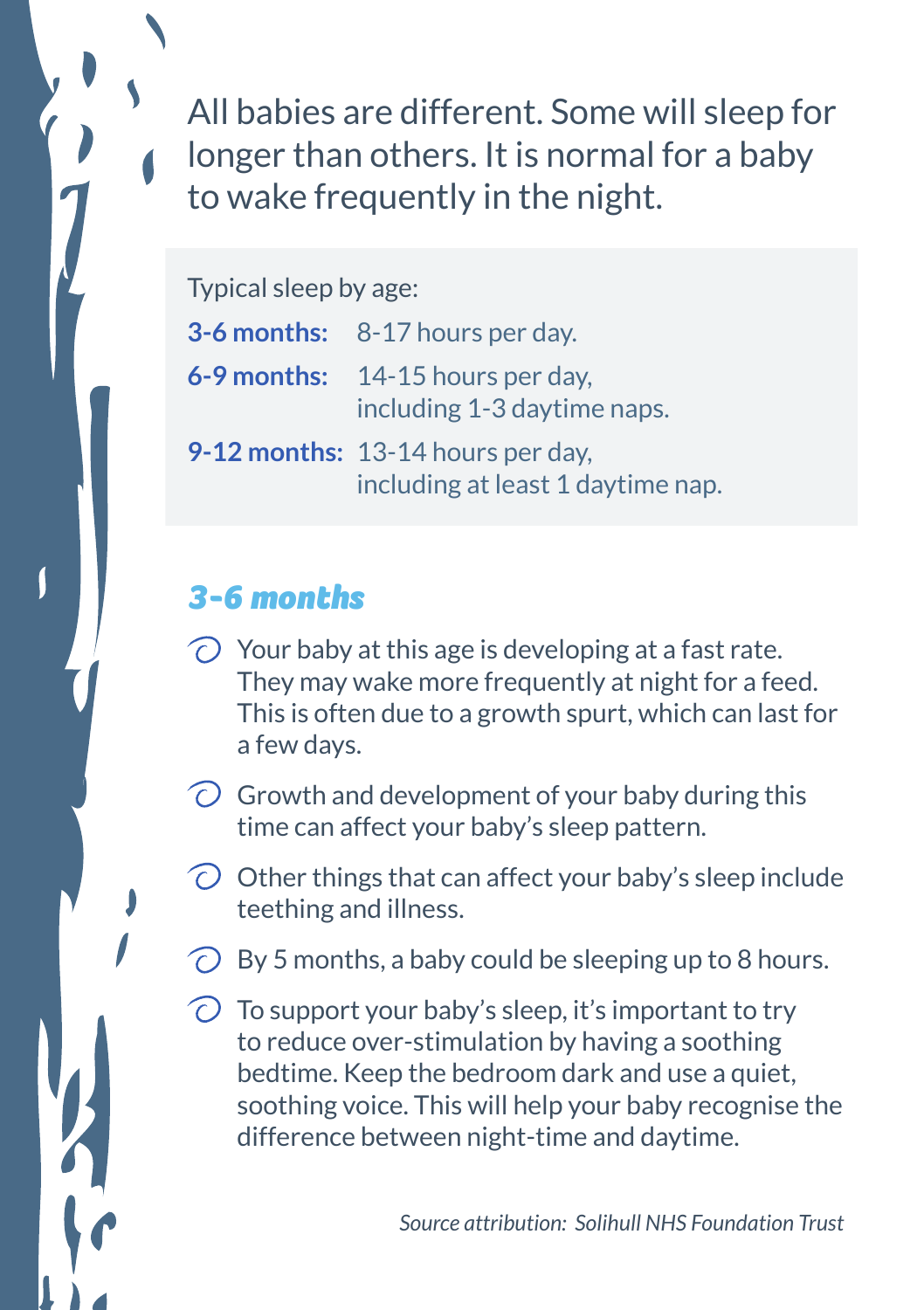## *6-12 months*

As your baby continues to grow, it's helpful to know the things that can affect their sleep and how you can support them to develop good sleeping habits.

#### **What can affect sleep at this age?**

- $\bigcirc$  Artificial light can stimulate your baby's brain, making it hard for them to sleep.
- **Medical problems (e.g. reflux).**
- **Minor ailments (e.g. coughs, colds, etc.).**
- Teething.
- Growth spurts.
- $\odot$  Changes in routine (e.g. holidays, moving house, parent returning to work, etc.).
- Going into their own room (e.g. at 6 months).

#### **Safe sleeping advice**

Put your child on their back for every sleep, in a clear, flat sleep space (free of bumpers, toys, pillows and loose bedding). Keep them smoke free day and night.

*Source attribution: Safe sleeping advice, Lullaby Trust*